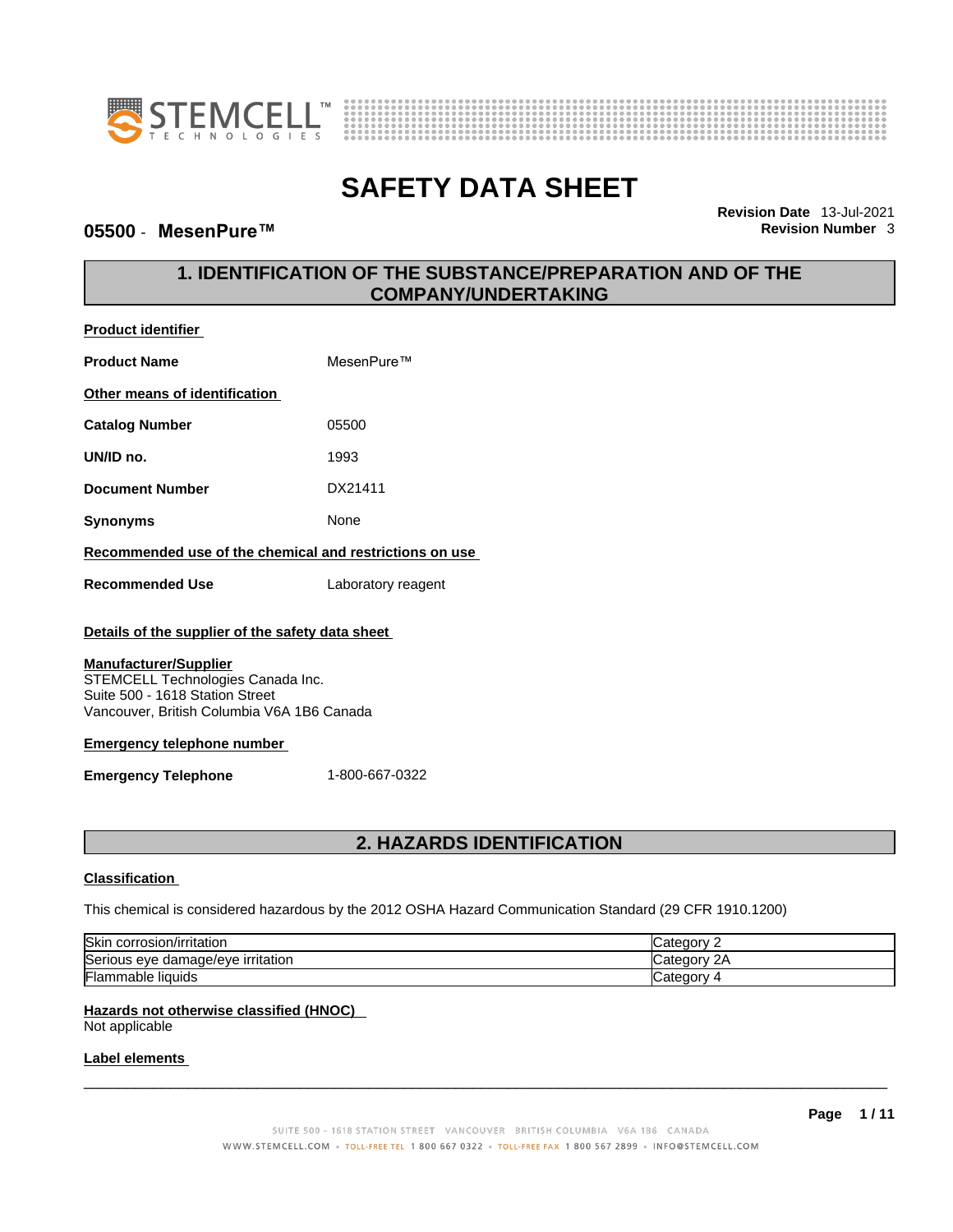



\_\_\_\_\_\_\_\_\_\_\_\_\_\_\_\_\_\_\_\_\_\_\_\_\_\_\_\_\_\_\_\_\_\_\_\_\_\_\_\_\_\_\_\_\_\_\_\_\_\_\_\_\_\_\_\_\_\_\_\_\_\_\_\_\_\_\_\_\_\_\_\_\_\_\_\_\_\_\_\_\_\_\_\_\_\_\_\_\_\_\_\_\_ **Revision Date** 13-Jul-2021

## **05500** - **MesenPure™ Revision Number** 3



#### **Precautionary Statements - Prevention**

Wash face, hands and any exposed skin thoroughly after handling Keep away from flames and hot surfaces. - No smoking Wear protective gloves/eye protection/face protection

IF IN EYES: Rinse cautiously with water for several minutes. Remove contact lenses, if present and easy to do. Continue rinsing If eye irritation persists: Get medical advice/attention IF ON SKIN: Wash with plenty of water and soap If skin irritation occurs: Get medical advice/attention Take off contaminated clothing and wash it before reuse In case of fire: Use CO2, dry chemical, or foam to extinguish

#### **Precautionary Statements - Storage**

Store in a well-ventilated place. Keep cool

#### **Precautionary Statements - Disposal**

Dispose of contents/container to an approved waste disposal plant

#### **Other Information**

Not applicable

**Unknown acute toxicity** 5E-06 % of the mixture consists of ingredient(s) of unknown toxicity

5E-06 % of the mixture consists of ingredient(s) of unknown acute oral toxicity

5E-06 % of the mixture consists of ingredient(s) of unknown acute dermal toxicity

5E-06 % of the mixture consists of ingredient(s) of unknown acute inhalation toxicity (gas)

5E-06 % of the mixture consists of ingredient(s) of unknown acute inhalation toxicity (vapor)

5E-06 % of the mixture consists of ingredient(s) of unknown acute inhalation toxicity (dust/mist)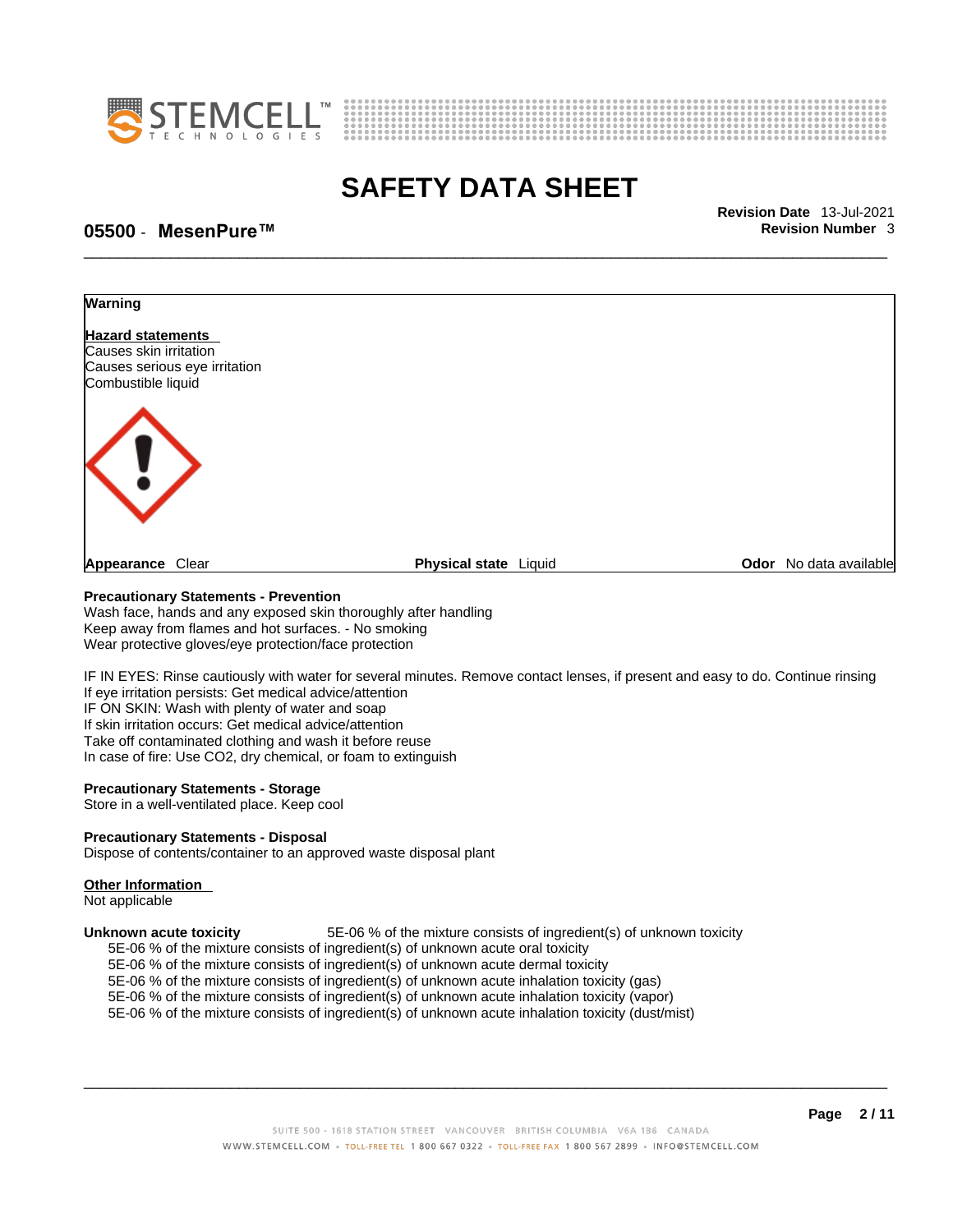



\_\_\_\_\_\_\_\_\_\_\_\_\_\_\_\_\_\_\_\_\_\_\_\_\_\_\_\_\_\_\_\_\_\_\_\_\_\_\_\_\_\_\_\_\_\_\_\_\_\_\_\_\_\_\_\_\_\_\_\_\_\_\_\_\_\_\_\_\_\_\_\_\_\_\_\_\_\_\_\_\_\_\_\_\_\_\_\_\_\_\_\_\_ **Revision Date** 13-Jul-2021

### **05500** - **MesenPure™ Revision Number** 3

# **3. COMPOSITION/INFORMATION ON INGREDIENTS**

### **Substance**

Not applicable.

### **Mixture**

| nical name<br>$\sim$ $\sim$<br>UIGII | CAS NO.  | Weight-% |
|--------------------------------------|----------|----------|
| l sultoxide<br>dimethyl              | 7-68-7 ن | -99%     |

\*The exact percentage (concentration) of composition has been withheld as a trade secret.

| <b>4. FIRST AID MEASURES</b>                                |                                                                                                                                                                                                                                                                                              |  |
|-------------------------------------------------------------|----------------------------------------------------------------------------------------------------------------------------------------------------------------------------------------------------------------------------------------------------------------------------------------------|--|
| Description of first aid measures                           |                                                                                                                                                                                                                                                                                              |  |
| <b>General advice</b>                                       | Show this safety data sheet to the doctor in attendance.                                                                                                                                                                                                                                     |  |
| <b>Inhalation</b>                                           | Get medical attention immediately if symptoms occur. Remove to fresh air.                                                                                                                                                                                                                    |  |
| Eye contact                                                 | Rinse immediately with plenty of water, also under the eyelids, for at least 15 minutes.<br>Remove contact lenses, if present and easy to do. Continue rinsing. Keep eye wide open<br>while rinsing. Do not rub affected area. Get medical attention if irritation develops and<br>persists. |  |
| <b>Skin contact</b>                                         | Wash off immediately with soap and plenty of water while removing all contaminated<br>clothes and shoes. Get medical attention if irritation develops and persists.                                                                                                                          |  |
| Ingestion                                                   | Clean mouth with water and drink afterwards plenty of water. Never give anything by mouth<br>to an unconscious person. Do NOT induce vomiting. Call a physician.                                                                                                                             |  |
| Self-protection of the first aider                          | Remove all sources of ignition. Ensure that medical personnel are aware of the material(s)<br>involved, take precautions to protect themselves and prevent spread of contamination.<br>Avoid contact with skin, eyes or clothing. Wear personal protective clothing (see section 8).         |  |
| Most important symptoms and effects, both acute and delayed |                                                                                                                                                                                                                                                                                              |  |
| <b>Symptoms</b>                                             | Burning sensation.                                                                                                                                                                                                                                                                           |  |
|                                                             | Indication of any immediate medical attention and special treatment needed                                                                                                                                                                                                                   |  |
| Note to physicians                                          | Treat symptomatically.                                                                                                                                                                                                                                                                       |  |
|                                                             |                                                                                                                                                                                                                                                                                              |  |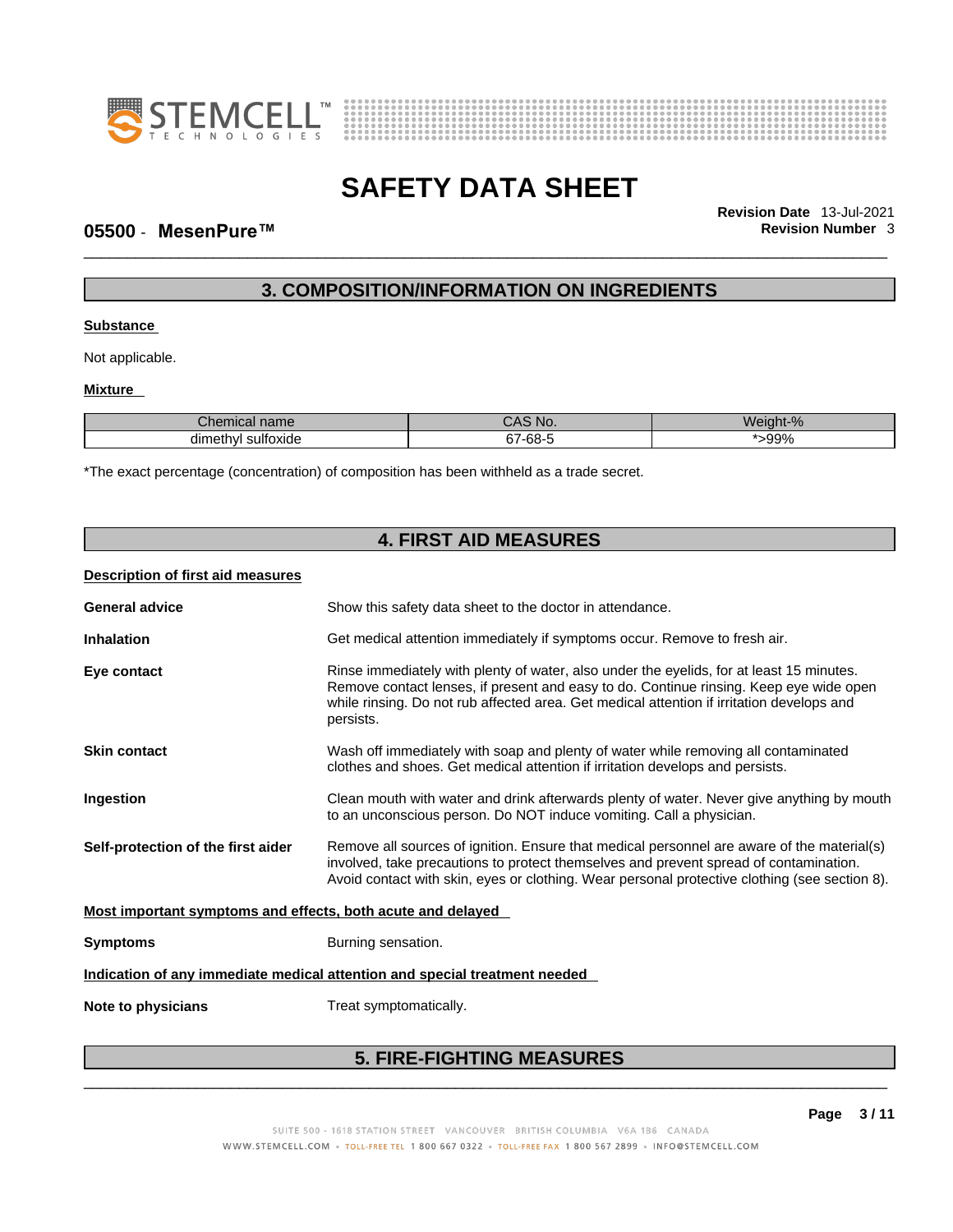



\_\_\_\_\_\_\_\_\_\_\_\_\_\_\_\_\_\_\_\_\_\_\_\_\_\_\_\_\_\_\_\_\_\_\_\_\_\_\_\_\_\_\_\_\_\_\_\_\_\_\_\_\_\_\_\_\_\_\_\_\_\_\_\_\_\_\_\_\_\_\_\_\_\_\_\_\_\_\_\_\_\_\_\_\_\_\_\_\_\_\_\_\_ **Revision Date** 13-Jul-2021

# **05500** - **MesenPure™ Revision Number** 3

| <b>Suitable Extinguishing Media</b>                                                                              | Dry chemical. Carbon dioxide (CO2). Water spray. Alcohol resistant foam.                                                              |  |
|------------------------------------------------------------------------------------------------------------------|---------------------------------------------------------------------------------------------------------------------------------------|--|
| Unsuitable extinguishing media                                                                                   | CAUTION: Use of water spray when fighting fire may be inefficient.                                                                    |  |
| Specific hazards arising from the<br>chemical                                                                    | Keep product and empty container away from heat and sources of ignition. In the event of<br>fire, cool tanks with water spray.        |  |
| <b>Explosion data</b><br><b>Sensitivity to Mechanical Impact None.</b><br><b>Sensitivity to Static Discharge</b> | Yes.                                                                                                                                  |  |
| Special protective equipment for<br>fire-fighters                                                                | Firefighters should wear self-contained breathing apparatus and full firefighting turnout<br>gear. Use personal protection equipment. |  |

# **6. ACCIDENTAL RELEASE MEASURES**

### **Personal precautions, protective equipment and emergency procedures**

| <b>Personal precautions</b>                                                                                             | Evacuate personnel to safe areas. See section 8 for more information. Take precautionary<br>measures against static discharges. Do not touch or walk through spilled material. Ensure<br>adequate ventilation. Avoid contact with skin, eyes or clothing. Use personal protective<br>equipment as required. |  |
|-------------------------------------------------------------------------------------------------------------------------|-------------------------------------------------------------------------------------------------------------------------------------------------------------------------------------------------------------------------------------------------------------------------------------------------------------|--|
| <b>Other Information</b><br>Refer to protective measures listed in Sections 7 and 8.                                    |                                                                                                                                                                                                                                                                                                             |  |
| <b>Environmental precautions</b>                                                                                        |                                                                                                                                                                                                                                                                                                             |  |
| <b>Environmental precautions</b>                                                                                        | Refer to protective measures listed in Sections 7 and 8. Prevent further leakage or spillage<br>if safe to do so.                                                                                                                                                                                           |  |
| Methods and material for containment and cleaning up                                                                    |                                                                                                                                                                                                                                                                                                             |  |
| <b>Methods for containment</b>                                                                                          | Stop leak if you can do it without risk. Do not touch or walk through spilled material. Dike far<br>ahead of liquid spill for later disposal.                                                                                                                                                               |  |
| Methods for cleaning up                                                                                                 | Take precautionary measures against static discharges. Dam up. Soak up with inert<br>absorbent material. Pick up and transfer to properly labeled containers.                                                                                                                                               |  |
| Prevention of secondary hazards<br>Clean contaminated objects and areas thoroughly observing environmental regulations. |                                                                                                                                                                                                                                                                                                             |  |

# **7. HANDLING AND STORAGE**

**Precautions for safe handling**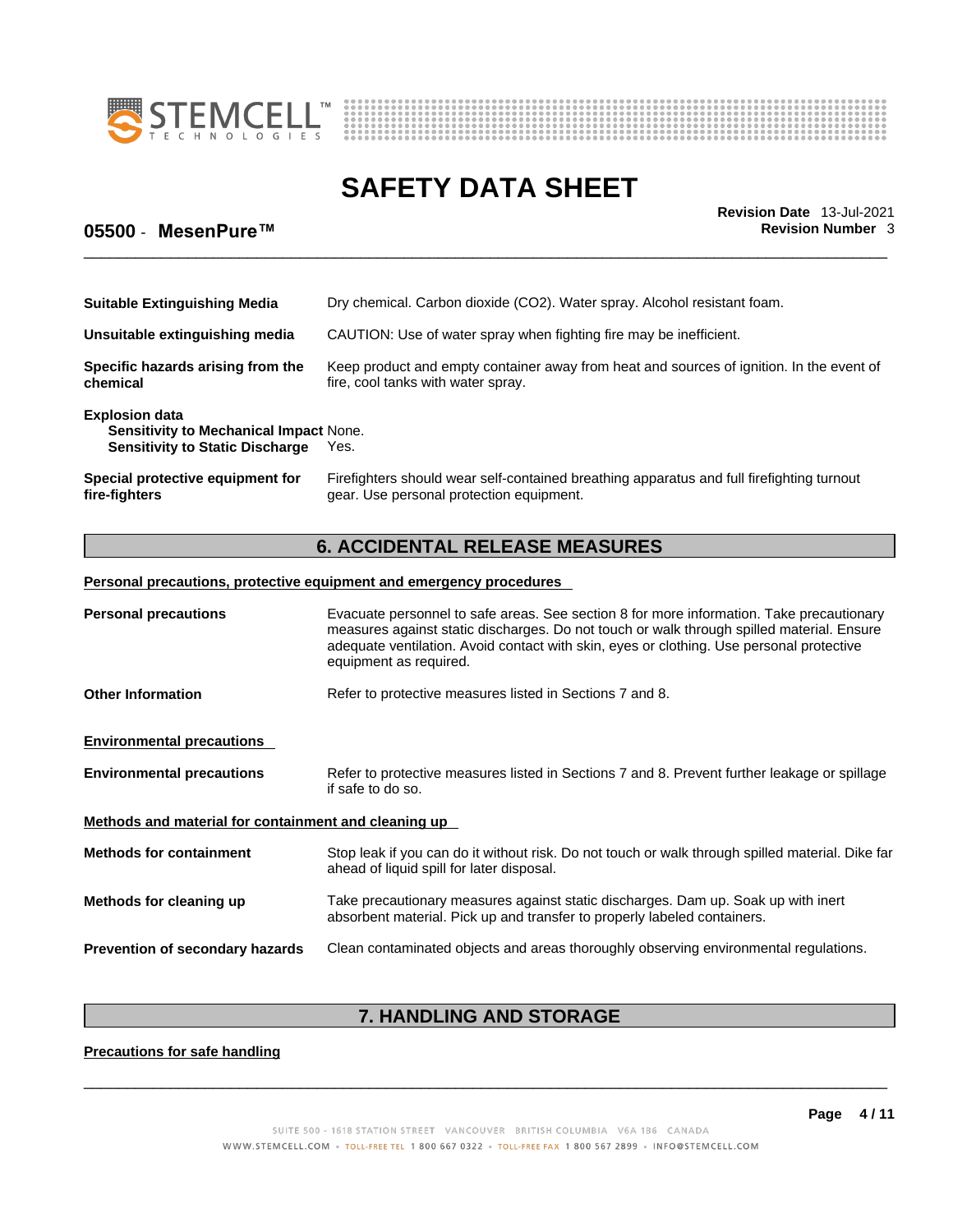



\_\_\_\_\_\_\_\_\_\_\_\_\_\_\_\_\_\_\_\_\_\_\_\_\_\_\_\_\_\_\_\_\_\_\_\_\_\_\_\_\_\_\_\_\_\_\_\_\_\_\_\_\_\_\_\_\_\_\_\_\_\_\_\_\_\_\_\_\_\_\_\_\_\_\_\_\_\_\_\_\_\_\_\_\_\_\_\_\_\_\_\_\_ **Revision Date** 13-Jul-2021

## **05500** - **MesenPure™ Revision Number** 3

**Advice on safe handling** Use personal protection equipment.Do not breathe vapor or mist. Keep away from heat, hot surfaces, sparks, open flames and other ignition sources. No smoking. Take precautionary measures against static discharges. Use with local exhaust ventilation. Take off contaminated clothing and wash before reuse. Handle in accordance with good industrial hygiene and safety practice. Avoid contact with skin, eyes or clothing. Do not eat, drink or smoke when using this product.

#### **Conditions for safe storage, including any incompatibilities**

**Storage Conditions** Keep away from heat, sparks, flame and other sources of ignition (i.e., pilot lights, electric motors and static electricity). Keep in properly labeled containers. Store in accordance with the particular national regulations. Store in accordance with local regulations. Store in accordance with information listed on the Product Information Sheet (PIS).

# **8. EXPOSURE CONTROLS/PERSONAL PROTECTION**

### **Control parameters**

**Exposure Limits** The following ingredients are the only ingredients of the product above the cut-off level (or level that contributes to the hazard classification of the mixture) which have an exposure limit applicable in the region for which this safety data sheet is intended or other recommended limit. At this time, the other relevant constituents have no known exposure limits from the sources listed here.

### **Appropriate engineering controls**

| <b>Engineering controls</b> | Showers              |  |
|-----------------------------|----------------------|--|
|                             | Eyewash stations     |  |
|                             | Ventilation systems. |  |

| Individual protection measures, such as personal protective equipment |                                                                                                                                                                             |  |  |
|-----------------------------------------------------------------------|-----------------------------------------------------------------------------------------------------------------------------------------------------------------------------|--|--|
| <b>Eye/face protection</b>                                            | Tight sealing safety goggles.                                                                                                                                               |  |  |
| <b>Hand protection</b>                                                | Impervious gloves. Wear suitable gloves.                                                                                                                                    |  |  |
| Skin and body protection                                              | Long sleeved clothing. Wear suitable protective clothing.                                                                                                                   |  |  |
| <b>Respiratory protection</b>                                         | No protective equipment is needed under normal use conditions. If exposure limits are<br>exceeded or irritation is experienced, ventilation and evacuation may be required. |  |  |
| <b>General hygiene considerations</b>                                 | Contaminated work clothing should not be allowed out of the workplace. Regular cleaning                                                                                     |  |  |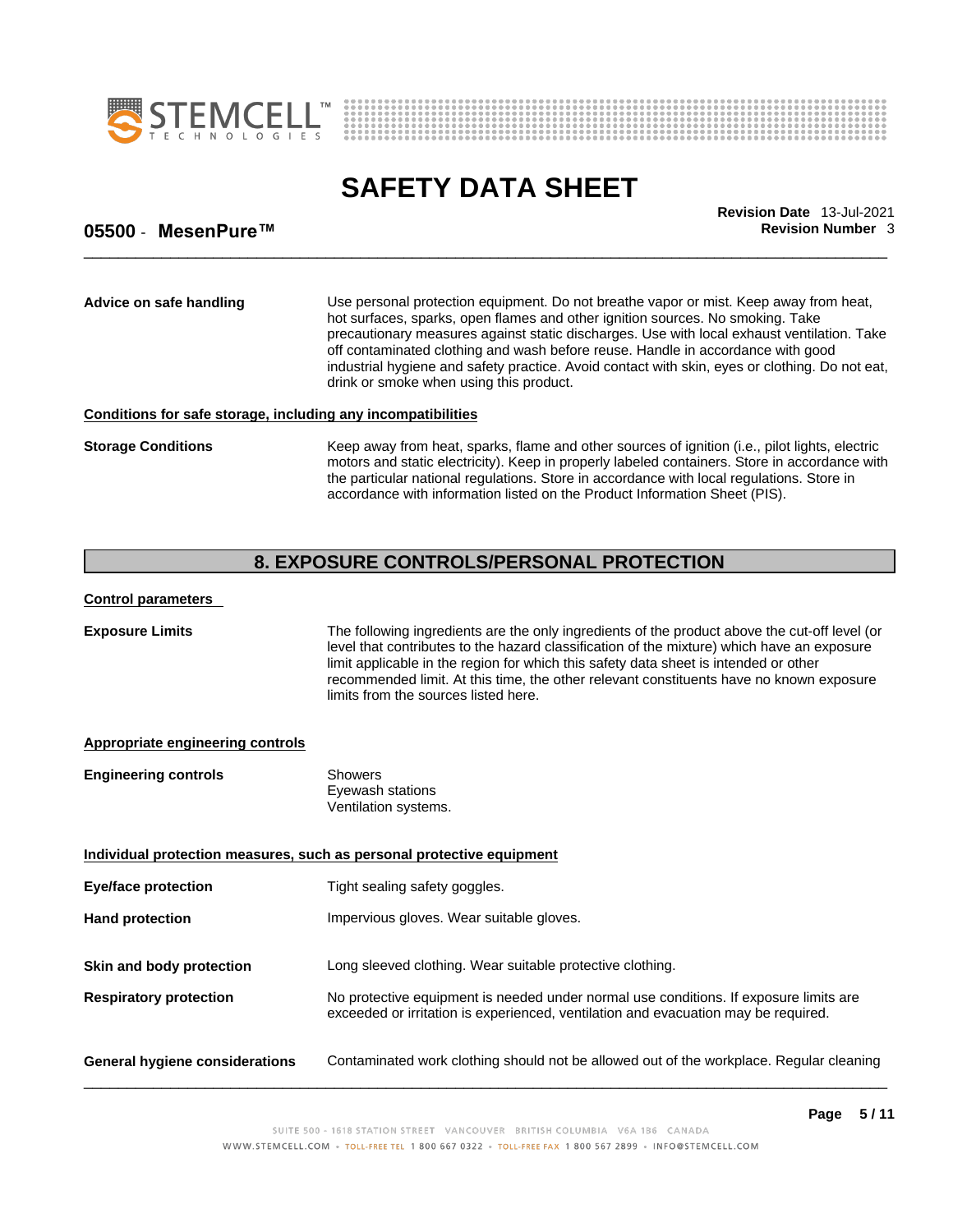



\_\_\_\_\_\_\_\_\_\_\_\_\_\_\_\_\_\_\_\_\_\_\_\_\_\_\_\_\_\_\_\_\_\_\_\_\_\_\_\_\_\_\_\_\_\_\_\_\_\_\_\_\_\_\_\_\_\_\_\_\_\_\_\_\_\_\_\_\_\_\_\_\_\_\_\_\_\_\_\_\_\_\_\_\_\_\_\_\_\_\_\_\_ **Revision Date** 13-Jul-2021

### **05500** - **MesenPure™ Revision Number** 3

of equipment, work area and clothing is recommended. Wash hands before breaks and immediately after handling the product. Avoid contact with skin, eyes or clothing. Wear suitable gloves and eye/face protection. Do not eat, drink or smoke when using this product.

### **9. PHYSICAL AND CHEMICAL PROPERTIES**

#### **Information on basic physical and chemical properties**

**Physical state** Liquid<br> **Appearance** Clear **Appearance Color Color Color Color Color Color Color No** data available **Odor Odor threshold** No data available

**Explosive properties**<br> **Oxidizing properties**<br> **Oxidizing properties**<br> **No information available Oxidizing properties Property Construction Construction Construction Values Method Property Remarks • Method pH and Mone Known Melting point / freezing point** No data available None known<br> **Boiling point / boiling range** No data available None known **Boiling point / boiling range Flash point CO**<br> **Evaporation rate CO**<br> **Evaporation rate No data available Evaporation rate Conservential School** None and None known<br> **Flammability (solid. gas)** No data available **None known** None known **Flammability (solid, gas)** No data available None known<br> **Flammability Limit in Air** None Known **Flammability Limit in Air Upper flammability limit:** No data available **Lower flammability limit:** No data available **Vapor pressure** 1980 Control No data available 1980 None known<br> **Vapor density** 1980 No data available 1980 None known **Vapor density Relative density No data available None known Water solubility** No data available None known **Solubility in other solvents** No data available None known<br> **Partition coefficient** No data available None known **Partition coefficient**<br> **Autoignition temperature**<br>
No data available None None known<br>
None known **Autoignition temperature** No data available<br> **Decomposition temperature** No data available **Decomposition temperature** No data available None None known **Kinematic viscosity No data available None known Dynamic viscosity** No data available

**Other Information Softening point** No information available **Bulk density No information available** 

**Odor** No data available

**Prodata available None known**<br>No data available None known

**Molecular weight** No information available **Molecular formula** No information available **VOC Content (%)** No information available **Liquid Density** No information available

# **10. STABILITY AND REACTIVITY**

 $\_$  ,  $\_$  ,  $\_$  ,  $\_$  ,  $\_$  ,  $\_$  ,  $\_$  ,  $\_$  ,  $\_$  ,  $\_$  ,  $\_$  ,  $\_$  ,  $\_$  ,  $\_$  ,  $\_$  ,  $\_$  ,  $\_$  ,  $\_$  ,  $\_$  ,  $\_$  ,  $\_$  ,  $\_$  ,  $\_$  ,  $\_$  ,  $\_$  ,  $\_$  ,  $\_$  ,  $\_$  ,  $\_$  ,  $\_$  ,  $\_$  ,  $\_$  ,  $\_$  ,  $\_$  ,  $\_$  ,  $\_$  ,  $\_$  ,

None known

SUITE 500 - 1618 STATION STREET VANCOUVER BRITISH COLUMBIA V6A 1B6 CANADA WWW.STEMCELL.COM · TOLL-FREE TEL 1800 667 0322 · TOLL-FREE FAX 1800 567 2899 · INFO@STEMCELL.COM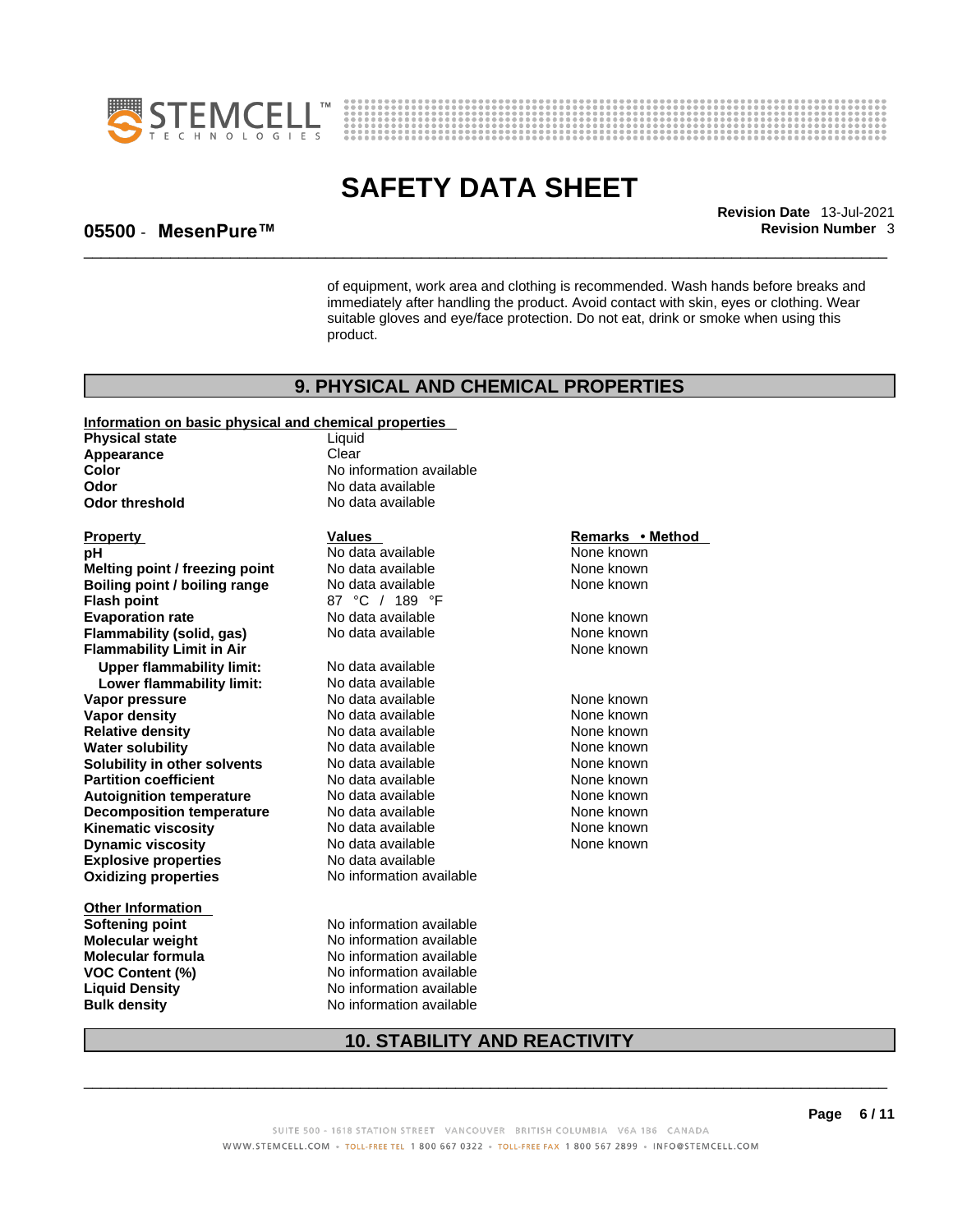



\_\_\_\_\_\_\_\_\_\_\_\_\_\_\_\_\_\_\_\_\_\_\_\_\_\_\_\_\_\_\_\_\_\_\_\_\_\_\_\_\_\_\_\_\_\_\_\_\_\_\_\_\_\_\_\_\_\_\_\_\_\_\_\_\_\_\_\_\_\_\_\_\_\_\_\_\_\_\_\_\_\_\_\_\_\_\_\_\_\_\_\_\_ **Revision Date** 13-Jul-2021

# **05500** - **MesenPure™ Revision Number** 3

| <b>Reactivity</b>                  | No information available.                                                                             |
|------------------------------------|-------------------------------------------------------------------------------------------------------|
| <b>Chemical stability</b>          | Stable under normal conditions.                                                                       |
| Possibility of hazardous reactions | None under normal processing.                                                                         |
| <b>Conditions to avoid</b>         | Heat, flames and sparks.                                                                              |
| Incompatible materials             | Strong acids. Strong oxidizing agents. Acid chlorides. Phosphorus halides. Strong reducing<br>agents. |

**Hazardous decomposition products** Carbon oxides. Sulphur oxides.

# **11. TOXICOLOGICAL INFORMATION**

### **Information on likely routes of exposure**

#### **Product Information**

| <b>Inhalation</b>                                                                           | Specific test data for the substance or mixture is not available. May cause irritation of<br>respiratory tract.                                      |  |  |
|---------------------------------------------------------------------------------------------|------------------------------------------------------------------------------------------------------------------------------------------------------|--|--|
| Eye contact                                                                                 | Irritating to eyes. Specific test data for the substance or mixture is not available. Causes<br>serious eye irritation. (based on components).       |  |  |
| <b>Skin contact</b>                                                                         | Causes skin irritation. (based on components). Specific test data for the substance or<br>mixture is not available.                                  |  |  |
| <b>Ingestion</b>                                                                            | Specific test data for the substance or mixture is not available. Ingestion may cause<br>gastrointestinal irritation, nausea, vomiting and diarrhea. |  |  |
|                                                                                             | Symptoms related to the physical, chemical and toxicological characteristics                                                                         |  |  |
| <b>Symptoms</b>                                                                             | Redness. May cause redness and tearing of the eyes.                                                                                                  |  |  |
| <b>Numerical measures of toxicity</b>                                                       |                                                                                                                                                      |  |  |
| <b>Acute toxicity</b>                                                                       |                                                                                                                                                      |  |  |
|                                                                                             | The following values are calculated based on chapter 3.1 of the GHS document                                                                         |  |  |
| ATEmix (oral)                                                                               | 14,513.30 mg/kg                                                                                                                                      |  |  |
| ATEmix (dermal)                                                                             | 40,036.70 mg/kg                                                                                                                                      |  |  |
| Unknown acute toxicity                                                                      | 5E-06 % of the mixture consists of ingredient(s) of unknown toxicity                                                                                 |  |  |
| 5E-06 % of the mixture consists of ingredient(s) of unknown acute oral toxicity             |                                                                                                                                                      |  |  |
| 5E-06 % of the mixture consists of ingredient(s) of unknown acute dermal toxicity           |                                                                                                                                                      |  |  |
| 5E-06 % of the mixture consists of ingredient(s) of unknown acute inhalation toxicity (gas) |                                                                                                                                                      |  |  |
|                                                                                             |                                                                                                                                                      |  |  |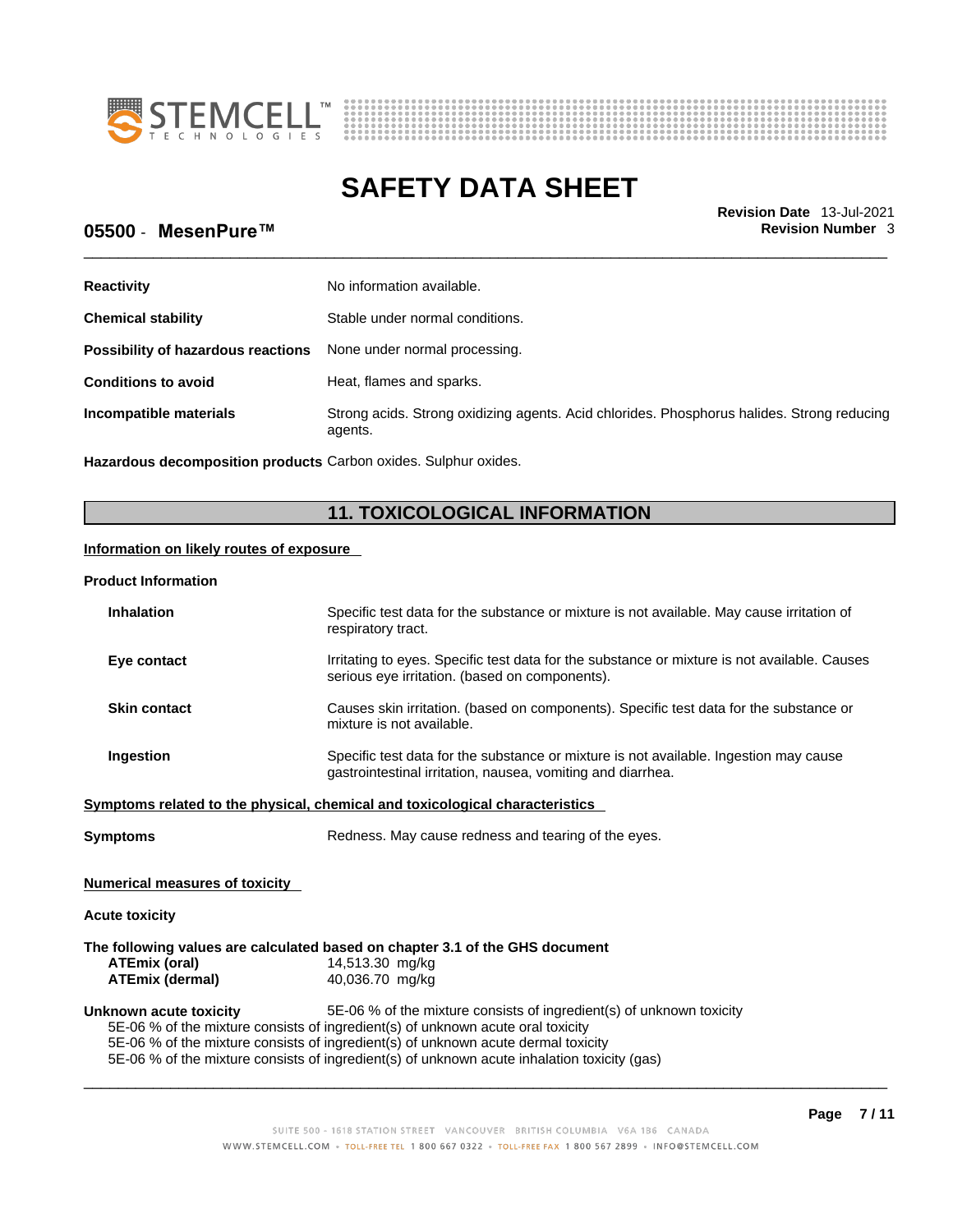



\_\_\_\_\_\_\_\_\_\_\_\_\_\_\_\_\_\_\_\_\_\_\_\_\_\_\_\_\_\_\_\_\_\_\_\_\_\_\_\_\_\_\_\_\_\_\_\_\_\_\_\_\_\_\_\_\_\_\_\_\_\_\_\_\_\_\_\_\_\_\_\_\_\_\_\_\_\_\_\_\_\_\_\_\_\_\_\_\_\_\_\_\_ **Revision Date** 13-Jul-2021

# **05500** - **MesenPure™ Revision Number** 3

5E-06 % of the mixture consists of ingredient(s) of unknown acute inhalation toxicity (vapor) 5E-06 % of the mixture consists of ingredient(s) of unknown acute inhalation toxicity (dust/mist) Product Information

#### **Component Information**

| Chemical name                 | Oral LD50                                              | Dermal LD50       | Inhalation LC50           |
|-------------------------------|--------------------------------------------------------|-------------------|---------------------------|
| dimethyl sulfoxide<br>67-68-5 | ˈ Rat<br>$= 14500$ mg/kg (<br>$= 28300$ mg/kg (<br>Rat | (Rat<br>= 40 g/kg | (Rat)4 h<br>$> 5.33$ mg/L |

#### **Delayed and immediate effects as well as chronic effects from short and long-term exposure**

| <b>Skin corrosion/irritation</b>                                | Classification based on data available for ingredients. Irritating to skin. |  |
|-----------------------------------------------------------------|-----------------------------------------------------------------------------|--|
| <b>Product Information</b>                                      |                                                                             |  |
| Serious eye damage/eye irritation<br><b>Product Information</b> | Classification based on data available for ingredients. Irritating to eyes. |  |
| Respiratory or skin sensitization<br><b>Product Information</b> | No information available.                                                   |  |
| Germ cell mutagenicity<br><b>Product Information</b>            | No information available.                                                   |  |
| Carcinogenicity                                                 | No information available.                                                   |  |
| <b>Reproductive toxicity</b>                                    | No information available.                                                   |  |
|                                                                 | <b>Product Information</b>                                                  |  |
| STOT - single exposure                                          | No information available.<br><b>Product Information</b>                     |  |
| <b>STOT - repeated exposure</b>                                 | No information available.<br><b>Product Information</b>                     |  |
| <b>Aspiration hazard</b>                                        | No information available.                                                   |  |

# **12. ECOLOGICAL INFORMATION**

#### **Ecotoxicity**

| Product Information |                       |                        |                          |                       |
|---------------------|-----------------------|------------------------|--------------------------|-----------------------|
| Chemical name       | Algae/aquatic plants  | Fish                   | Toxicity to              | Crustacea             |
|                     |                       |                        | microorganisms           |                       |
| dimethyl sulfoxide  | EC50: 12350 -         | LC50: >40g/L (96h,     | $\overline{\phantom{0}}$ | EC50: =7000mg/L (24h, |
| 67-68-5             | 25500mg/L (96h,       | Lepomis macrochirus)   |                          | Daphnia species)      |
|                     | Skeletonema costatum) | LC50: 33 - 37g/L (96h. |                          |                       |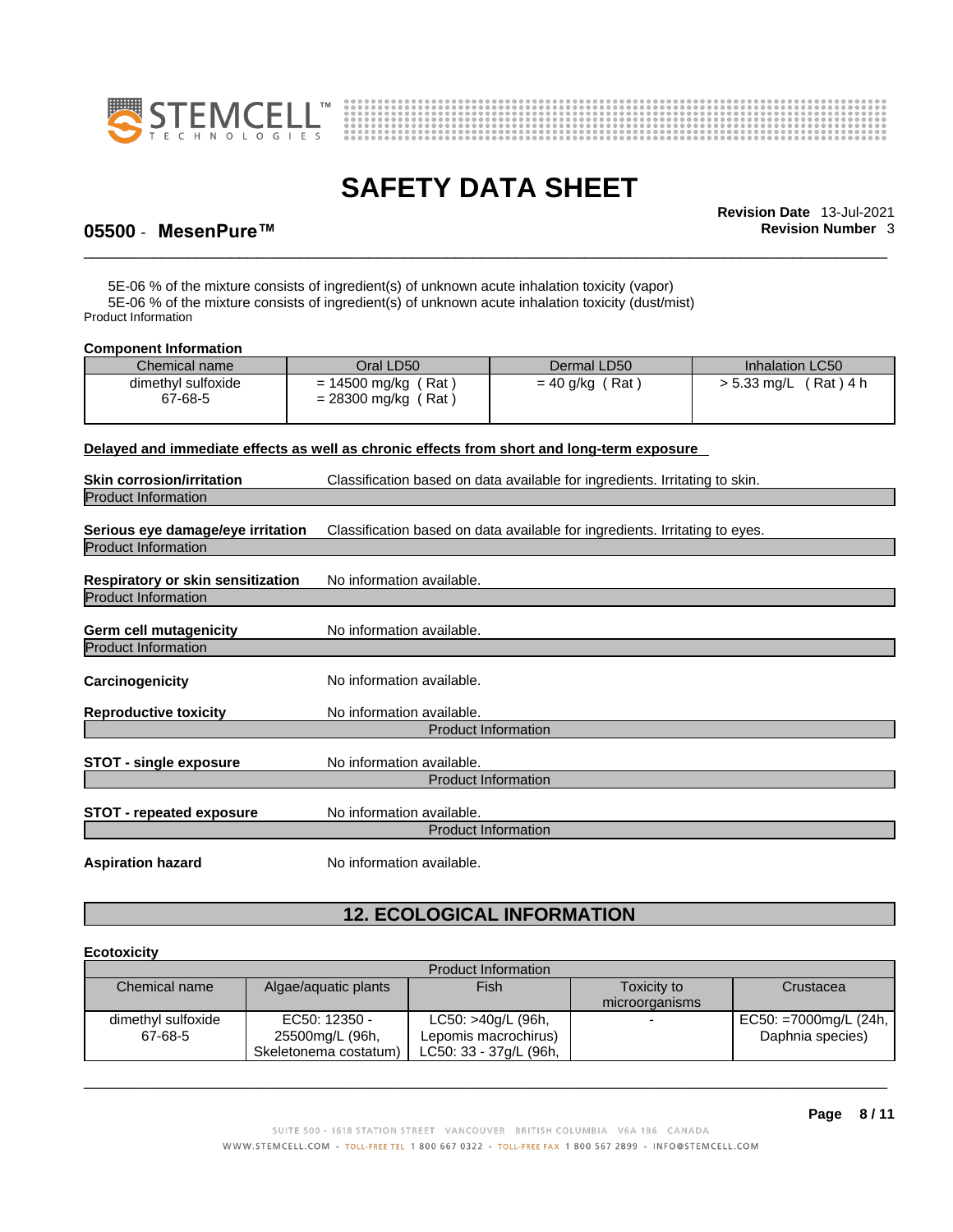



\_\_\_\_\_\_\_\_\_\_\_\_\_\_\_\_\_\_\_\_\_\_\_\_\_\_\_\_\_\_\_\_\_\_\_\_\_\_\_\_\_\_\_\_\_\_\_\_\_\_\_\_\_\_\_\_\_\_\_\_\_\_\_\_\_\_\_\_\_\_\_\_\_\_\_\_\_\_\_\_\_\_\_\_\_\_\_\_\_\_\_\_\_ **Revision Date** 13-Jul-2021

# **05500** - **MesenPure™ Revision Number** 3

|                                    | Oncorhynchus mykiss)               |         |                              |  |
|------------------------------------|------------------------------------|---------|------------------------------|--|
|                                    | $LC50: = 41.7g/L$ (96h,            |         |                              |  |
|                                    | Cyprinus carpio) LC50:             |         |                              |  |
|                                    | =34000mg/L (96h,                   |         |                              |  |
|                                    | Pimephales promelas)               |         |                              |  |
| Persistence and degradability      | No information available.          |         |                              |  |
| <b>Bioaccumulation</b>             | There is no data for this product. |         |                              |  |
| <b>Component Information</b>       |                                    |         |                              |  |
|                                    | Chemical name                      |         | <b>Partition coefficient</b> |  |
| dimethyl sulfoxide                 |                                    | $-2.03$ |                              |  |
| 67-68-5                            |                                    |         |                              |  |
| Other adverse effects              | No information available.          |         |                              |  |
| <b>13. DISPOSAL CONSIDERATIONS</b> |                                    |         |                              |  |

| Waste treatment methods                |                                                                                                                    |
|----------------------------------------|--------------------------------------------------------------------------------------------------------------------|
| Waste from residues/unused<br>products | Dispose of in accordance with local regulations. Dispose of waste in accordance with<br>environmental legislation. |
| Contaminated packaging                 | Do not reuse empty containers.                                                                                     |

# **14. TRANSPORT INFORMATION**

| <b>DOT</b><br>UN/ID no.<br>Proper shipping name<br><b>Hazard class</b><br><b>Packing Group</b> | 1993<br>Combustible liquid, n.o.s. (Dimethyl sulfoxide)<br>None<br>Ш |
|------------------------------------------------------------------------------------------------|----------------------------------------------------------------------|
| <b>TDG</b>                                                                                     | Not regulated                                                        |
| <b>MEX</b>                                                                                     | Not regulated                                                        |
| ICAO (air)                                                                                     | Not regulated                                                        |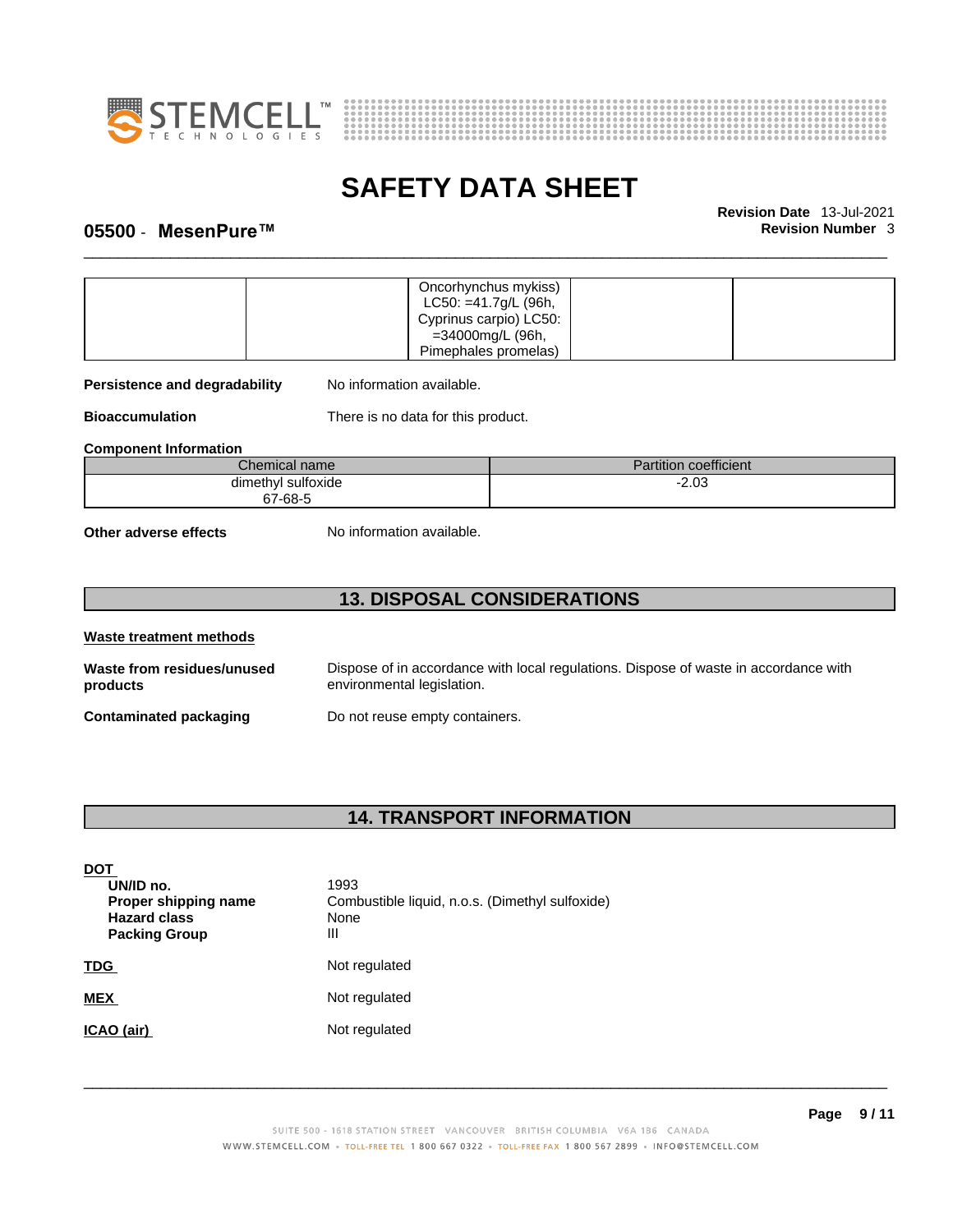



\_\_\_\_\_\_\_\_\_\_\_\_\_\_\_\_\_\_\_\_\_\_\_\_\_\_\_\_\_\_\_\_\_\_\_\_\_\_\_\_\_\_\_\_\_\_\_\_\_\_\_\_\_\_\_\_\_\_\_\_\_\_\_\_\_\_\_\_\_\_\_\_\_\_\_\_\_\_\_\_\_\_\_\_\_\_\_\_\_\_\_\_\_ **Revision Date** 13-Jul-2021

### **05500** - **MesenPure™ Revision Number** 3

| <b>IATA</b> | Not regulated |
|-------------|---------------|
| <b>IMDG</b> | Not regulated |
| <b>RID</b>  | Not regulated |
| <b>ADR</b>  | Not regulated |
| <b>ADN</b>  | Not regulated |

# **15. REGULATORY INFORMATION**

| <b>International Inventories</b> |                 |  |
|----------------------------------|-----------------|--|
| TSCA                             | Does not comply |  |
| <b>DSL/NDSL</b>                  | Does not comply |  |
| <b>EINECS/ELINCS</b>             | Does not comply |  |
| <b>ENCS</b>                      | Does not comply |  |
| <b>IECSC</b>                     | Does not comply |  |
| KECL                             | Does not comply |  |
| <b>PICCS</b>                     | Does not comply |  |
| AICS                             | Does not comply |  |
|                                  |                 |  |

 **Legend:** 

 **TSCA** - United States Toxic Substances Control Act Section 8(b) Inventory

 **DSL/NDSL** - Canadian Domestic Substances List/Non-Domestic Substances List

 **EINECS/ELINCS** - European Inventory of Existing Chemical Substances/European List of Notified Chemical Substances

 **ENCS** - Japan Existing and New Chemical Substances

 **IECSC** - China Inventory of Existing Chemical Substances

 **KECL** - Korean Existing and Evaluated Chemical Substances

 **PICCS** - Philippines Inventory of Chemicals and Chemical Substances

 **AICS** - Australian Inventory of Chemical Substances

#### **US Federal Regulations**

#### **SARA 313**

Section 313 of Title III of the Superfund Amendments and Reauthorization Act of 1986 (SARA). This product does not contain any chemicals which are subject to the reporting requirements of the Act and Title 40 of the Code of Federal Regulations, Part 372.

# **SARA 311/312 Hazard Categories Acute health hazard Contract Contract Contract Pressure Theory of the Vest Chronic Health Hazard Chronic Health Hazard**

| Fire hazard                       | Yes |
|-----------------------------------|-----|
| Sudden release of pressure hazard | Nο  |
| <b>Reactive Hazard</b>            | No  |

#### **CWA (Clean WaterAct)**

This product does not contain any substances regulated as pollutants pursuant to the Clean Water Act (40 CFR 122.21 and 40 CFR 122.42).